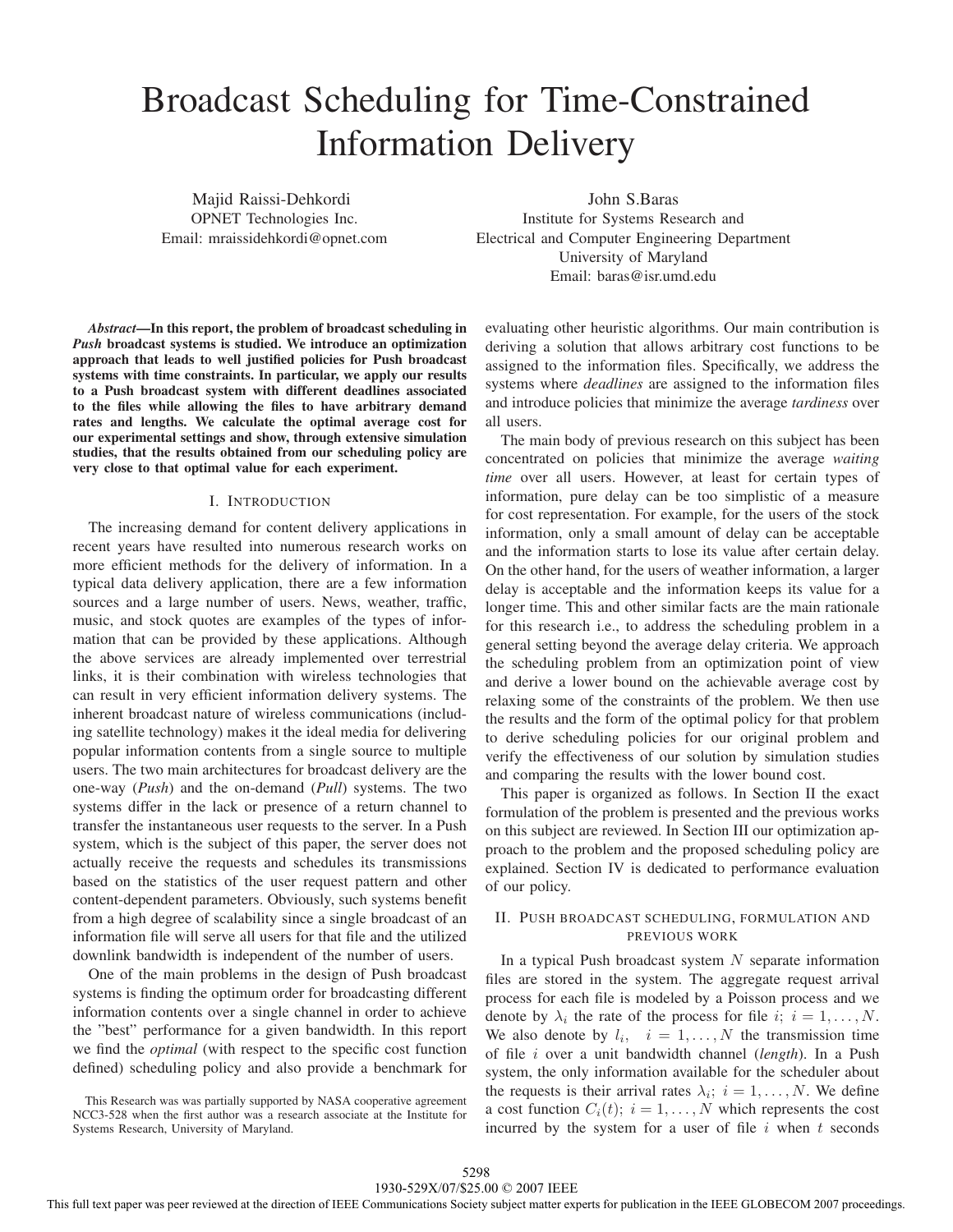have been passed since the user needed to receive the file. The system is non-preemptive, meaning that ongoing transmission can't be interrupted by the system. Therefore, the broadcast of file i will take exactly  $l_i$  seconds.

The scheduling problem is defined as finding an infinite schedule for broadcasting the  $N$  files such that the total average cost incurred by the system is minimized. The waiting times are defined as the time between the user request time and the *start* of the broadcast of the file.

If we denote by  $\overline{C}_i$  the long-term average cost for file i, the overall average cost can be written as

$$
C = \frac{1}{\lambda} \sum_{i=1}^{N} \lambda_i \bar{C}_i
$$
 (1)

where  $\lambda = \sum_{i=1}^{N} \lambda_i$ . Although the problem of broadcast scheduling has not been considered in the above general form before, there has been a number of rather interesting works on both the Push and Pull systems with average waiting time objective function  $(C_i(t) = t, i = 1,...,N)$ . One of the earliest works on the Push broadcast scheduling is the work by Ammar and Wong [1], [2] where they studied a system with all files having a unit length and showed that the optimal scheduling policy has a periodic form. They showed that the optimal inter-broadcast periods of any two files  $i$  and  $j$  on the broadcast channel are related by  $\frac{\tau_i}{\tau_i} = \sqrt{\frac{\lambda_j}{\lambda_i}}$  i.e., the files with lower request arrival rates are broadcasted less often (larger periods). They also introduced a heuristic method for designing one period of the broadcast cycle with a given cycle length L to satisfy the optimality equation as closely as possible. The final broadcast schedule is then achieved by repeating that cycle over time. In a later work [3], it was shown via optimization arguments that if the files have different sizes  $l_i$ ;  $i = 1, \ldots, N$ , the previous relation is extended as  $\frac{\tau_i}{\tau_i} = \sqrt{\frac{\lambda_j}{\lambda_i}} \sqrt{\frac{l_i}{l_i}}$ . They introduced a real-time heuristic policy for achieving nearoptimal results was introduced that determines the next file to broadcast based on the information available at the end of each broadcast. In another work, Su and Tassiulass [4], [5] proposed a parametric real-time policy and optimized the value of the parameter through a number of simulation experiments. The resulting policy through their approach turns out to be the same as the policy in [3]. The interested reader is also referred to other publications on this subject such as [6]–[8] and references therein for a more diverse review of the problem and its alternative settings. The common property between all of the above results is that the cost function is always of the  $C_i(t) = c_i t$  form.

# III. OUR APPROACH

In this section, we address the problem of broadcast scheduling in Push systems in its general form when the cost function is any monotonic non-decreasing function of time and present an optimization approach to find near-optimal scheduling policies. We will then apply our method specifically to a system where the files have different lengths and the cost function is the well-known *Tardiness* criteria used frequently in the Operations Research field. This criteria also comes up in a slightly different broadcast system where the user's device constantly receives and stores the files and the user always accesses the most recent version stored in the device. It is not difficult to show that the scheduling problems for those types of systems will reduce to the same problem that we study. In general, to our knowledge, the broadcast scheduling problem in Push systems has not been addressed in its generality and there are no policies that address the problem beyond the average waiting time criteria.

We first consider the scheduling problem in a system similar to our system but with weaker constraints (*relaxed problem*). After finding the optimal solution for the new problem, we use that to come up with a scheduling policy for the original system. Our assumptions and notations are as follow:

- $N$ : Total number of files stored in the system
- The request generation process for each file  $i$  is a Poisson process with known rate  $\lambda_i$ ;  $i = 1, \dots, N$
- $l_i$ : Length of file  $i$
- $C_i(t)$ : Cost function associated file *i*. For all *i*,  $C_i(t)=0$ if  $t \leq 0$ .
- It is assumed without loss of generality that the total channel bandwidth is 1
- Only one file can be in transmission at any given time (Time Division Multiplexing)

In the relaxed problem, we assume that the instantaneous bandwidth is not limited to 1 and only the long-term average of the total used bandwidth should not exceed 1. This assumption is similar to a relaxation made in [9] and [10] in a Dynamic Programming approach to the broadcast scheduling problem in Pull systems (originally introduced in [11] in the general context of Restless Bandit Problems). It is not difficult to show that the optimal policy always fully utilizes the bandwidth and does not leave the channel idle. Since our original problem with the strict constraint on the instantaneous bandwidth is a special case of the relaxed problem, the optimal cost for this new system is obviously a lower bound for the original system. This will later allow us to compare the performance of our policies with this lower bound and find out how well they perform.

Let's denote by  $r_i$  the average long-term bandwidth used for broadcast of file  $i$ . The only constraint is then to have

$$
\sum_{i=1}^{N} r_i \le 1.
$$
\n<sup>(2)</sup>

Having  $r_i$  values fixed for each file  $i, i = 1, \ldots, N$ , it can be shown that the average cost is minimized with a periodic broadcast schedule for each channel.

*Theorem 1:* For a single file with length *l*, average broadcast bandwidth  $r$ , and monotonic non-decreasing cost function  $C(t)$ , the average cost is minimized when the file is broadcasted with a fixed period.

*Proof:* See [12].

Given the length  $l_i$  and allocated bandwidth  $r_i$  for a typical file *i*, the broadcasts happen with a period  $\tau_i = l_i/r_i$  (figure 1). For such a periodic schedule, the long-term average cost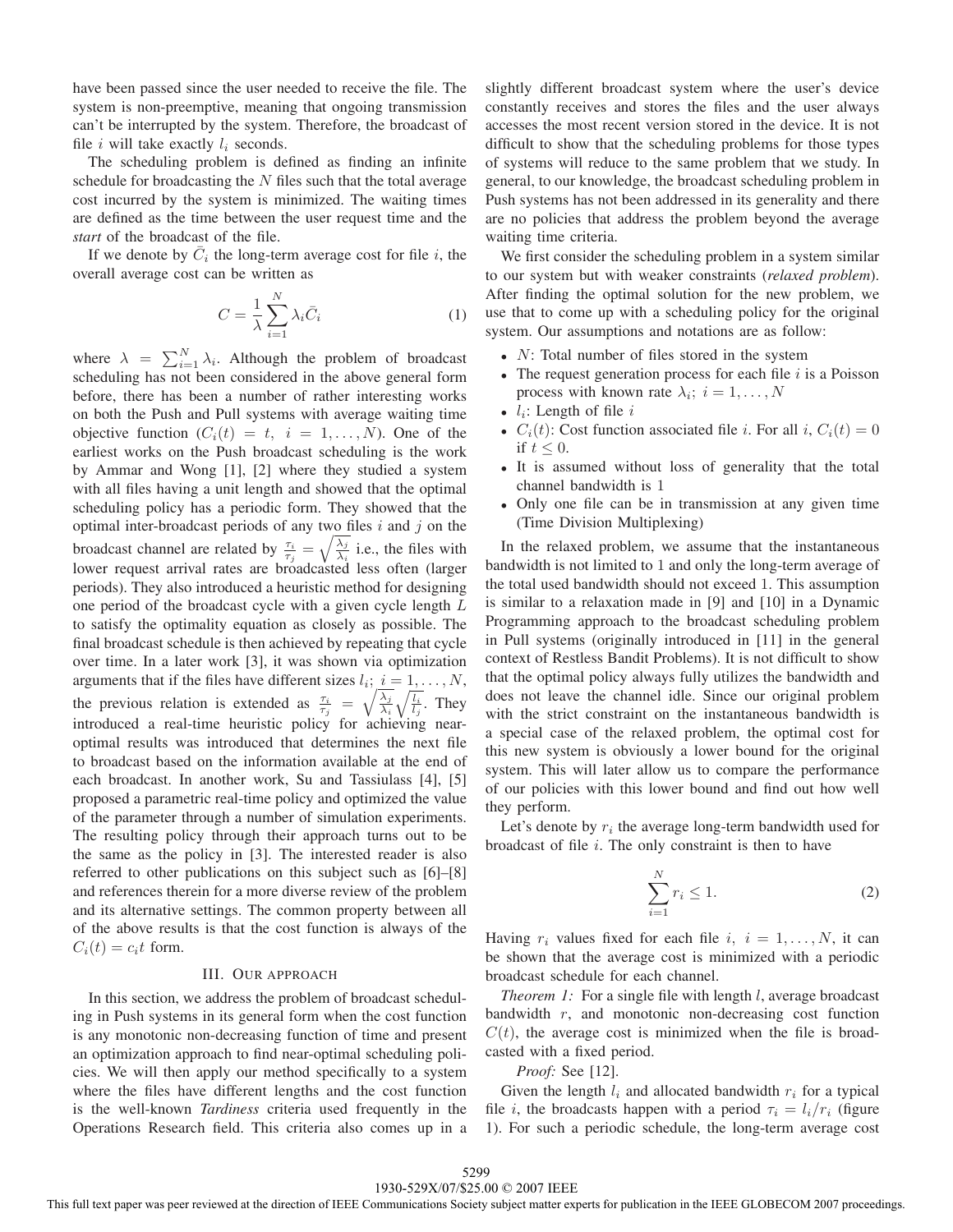

Fig. 1. optimal broadcast schedule on a single channel

for each file is equal to the average cost per period given by

$$
\bar{C}_i = \frac{1}{\tau_i} \sum_{n=0}^{\infty} \frac{e^{-\lambda_i \tau_i} (\lambda_i \tau_i)^n}{n!} n c_i = \lambda_i c_i \tag{3}
$$

where  $c_i$  is the average cost incurred by each user which is

$$
c_i(\tau_i) = \frac{1}{\tau_i} \int_0^{\tau_i} C_i(t) dt.
$$
 (4)

With the above definitions, the relaxed scheduling problem can be formulated as a constrained optimization problem as follows

$$
\min_{\tau_1, \dots, \tau_N} \frac{1}{\lambda} \sum_{i=1}^N \lambda_i c_i
$$
\nsuch that

\n
$$
\sum_{i=1}^N \frac{l_i}{\tau_i} \leq 1 \quad \text{and} \quad \tau_i > 0, \forall i \in \{1, \dots, N\}
$$

where  $\lambda = \sum_{i=1}^{N} \lambda_i$ . From a practical point of view, since we have not assigned any cost for using the channel, it is obvious that the optimal policy would make full use of the channel bandwidth. Equivalently, it means that the optimal solution of the above problem occurs on the border of the constraint space i.e., when  $\sum \frac{l_i}{\tau_i} = 1$ . The precise statement of this fact is as follows

*Theorem 2:* If all  $C_i(.)$  are monotonic non-decreasing, then the solution  $(\tau_1^*, \ldots, \tau_N^*)$  for the above optimization problem occurs on the boundary of the constraint space i.e., we have  $\sum \frac{l_i}{\tau_i^*} = 1.$ 

*Proof:* See [12].

We can now use the Lagrange method to find the optimal solution for the relaxed problem. Let's introduce the *relative demand* parameters  $q_i = \lambda_i/\lambda$  for  $i = 1, \ldots, N$ . we need to find

$$
\min_{\tau_1,\ldots,\tau_N,\mu} L\tag{5}
$$

where

$$
L(\tau_1, ..., \tau_N, \mu) = \sum_{i=1}^N q_i c_i + \mu \left( \sum_{i=1}^N \frac{l_i}{\tau_i} - 1 \right).
$$
 (6)

the optimal solution satisfies

$$
q_i \frac{dc_i}{d\tau_i} - \frac{\mu l_i}{\tau_i^2} = 0; \ i = 0, \dots, N
$$
 (7)

$$
\sum_{i=1}^{N} \frac{l_i}{\tau_i} = 1.
$$
\n(8)

The above  $N + 1$  equations can be solved to find the optimal values of  $\tau_1$  to  $\tau_N$  resulting in the minimum total average



Fig. 2. optimal broadcast schedule on a single channel

cost. These equations place a requirement on the period  $\tau_i$  that depends on the length and demand rate of file  $i$ 

$$
\frac{q_i \tau_i^2}{l_i} \frac{d c_i}{d \tau_i} = \mu. \tag{9}
$$

or 
$$
\frac{\tau_i^2}{\tau_j^2} = \frac{q_j}{q_i} \frac{l_i}{l_j} \frac{dc_j/d\tau_j}{dc_i/d\tau_i}.
$$
 (10)

The above constraints are our guidelines for coming up with a solution for the original system where only one file at any time can be in broadcast over the single available channel. We treat the problem as a dynamic scheduling problem despite the fact that the system is completely deterministic. We use this approach throughout this paper since it removes the problem of designing a periodic schedule at the expense of some decision overhead at the end of each broadcast. Since the decision policy turns out to have low computational complexity, this approach can be easily implemented in real systems.

Let's define  $t_i$  as the time since the last broadcast of file i. In the ideal case, file i is broadcasted each time  $t_i$  hits the  $\tau_i$  value which satisfies equation (9) as shown in figure (2). However, since for some files,  $t_i$  may reach the optimal value while another file is in transmission, several files may have their  $t_i$  values passed the optimal value at the end of the current broadcast. We therefore use the  $\frac{q_i t_i^2}{l_i} \frac{d c_i}{d \tau_i} - \mu$ value for each file as the *eligibility* of that file (or the *index* function in Dynamic Programming terminology) for broadcast at the current decision time. Since any monotonic increasing function of our *eligibility* measure can also be used as the index function, we can instead use the policy that assigns the index function

$$
\nu_i = \frac{q_i t_i^2}{l_i} \frac{dc_i}{d\tau_i} \tag{11}
$$

to each file and selects the file with the largest  $\nu_i$  value for broadcast. The only information required by the policy about the state of the system are the last broadcast time for each of the pages, since the  $t_i$  values would simply be the current time minus those values. Since the index functions are calculated independently for each file, This policy has a complexity  $O(N)$ which confirms our previous claim about its low computational cost.

Having established a general framework for index policies for the Push broadcast systems, we can now be more specific and consider systems with specific cost functions.

### *A. Systems with average tardiness criteria*

When the timeliness of receiving the information is of importance and each file has its own expiration period, the

# 1930-529X/07/\$25.00 © 2007 IEEE 5300

This full text paper was peer reviewed at the direction of IEEE Communications Society subject matter experts for publication in the IEEE GLOBECOM 2007 proceedings.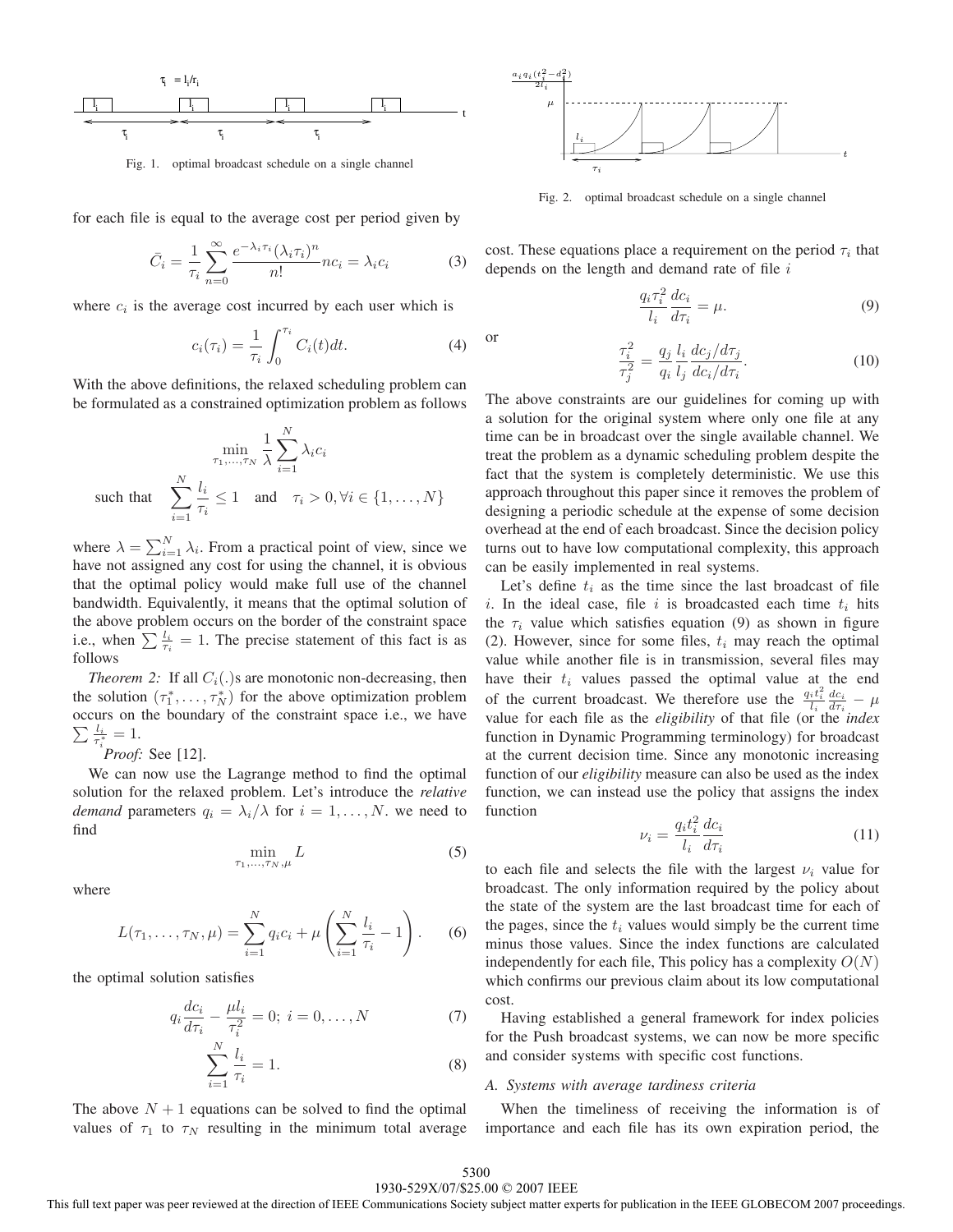

Fig. 3. Cost function for the tardiness criteria

criteria that is often used is the average tardiness criteria. The cost function representing the tardiness is shown in figure 3 where the cost starts to grow with slope  $a_i$  only after a deadline associated with the file is passed. With this definition, the average delay criteria is in fact a special case of the average tardiness criteria when all  $d_i = 0$ . Following (4) For the tardiness cost function, we have

$$
c_i = \begin{cases} \frac{1}{2} a_i \frac{(\tau_i - d_i)^2}{\tau_i} & \tau_i \ge d_i\\ 0 & \tau_i < d_i. \end{cases} \tag{12}
$$

which implies (assuming  $\tau_i > d_i$ )

$$
\frac{dc_i}{d\tau_i} = \frac{a_i}{2} \frac{\tau_i^2 - d_i^2}{\tau_i^2}.
$$
\n(13)

Using equation (9), we find

$$
\tau_i = \sqrt{\frac{2l_i\mu}{a_iq_i} + d_i^2} \tag{14}
$$

and the index function can be defined as

$$
\nu_i = \frac{a_i q_i (t_i^2 - d_i^2)}{l_i}.
$$
\n(15)

According to this function, in otherwise similar conditions, a more popular file (larger  $q_i$ ) is given priority over a lesser popular file. Similarly, a more time-critical file (small  $d_i$ ) has priority over another file with a larger deadline. The length however, has a negative impact on the priority and a file with a shorter length is chosen over a longer file in similar conditions. Also note that this index policy does not contain  $\tau_i$  or  $\mu$  terms and therefore there is no need for explicit calculation of those quantities by the system.

Here we have implicitly assumed that the average total bandwidth is smaller than that needed for periodic broadcast of all files right on their deadline expiration times i.e., some files need to be transmitted after the expiration of their deadlines. Otherwise, the problem would have been trivial. This assumption can be expressed as

$$
\sum_{i=1}^{N} \frac{l_i}{d_i} > 1. \tag{16}
$$

Combining equations (8) and (14) results in the following

equation for  $\mu$ 

$$
\sum_{i=1}^{N} \frac{1}{\sqrt{\frac{2\mu}{a_i l_i q_i} + \left(\frac{d_i}{l_i}\right)^2}} = 1.
$$
 (17)

This equation can be solved to find the optimal value of  $\mu$ . It can be easily shown [12] that the solution for  $\mu$  is unique and is greater than zero. This guarantees that, based on equation (14), every  $\tau_i$  is greater than its corresponding  $d_i$  and therefore the assumption of  $c_i$  taking the first case in equation (12) remains valid. It is also intuitively clear from figure 3, and not difficult to show, that the optimal solution should be sought in the  $\tau_i \geq$  $d_i$  region since nothing is gained by going to the  $\tau_i < d_i$  region for any i.

The optimal  $\tau_i$  values can now be computed from  $\mu$  using equation (14) and the optimal value of the total average tardiness would be

$$
C = \frac{1}{2} \sum_{i=1}^{N} q_i a_i \frac{(\tau_i - d_i)^2}{\tau_i}.
$$
 (18)

Again, this value is a lower bound for the original system where the bandwidth can not exceed 1, even instantaneously.

#### *B. Multi-channel Broadcast systems*

Our approach can be also easily applied to systems with more than one broadcast channels. Let's assume that the system has K parallel channels  $(K < N)$  each with bandwidth 1. We also assume that all users are able to receive a file from any one of the  $K$  channels. The scheduling problem for the relaxed system in this case can be written as

$$
\min_{\tau_1, \dots, \tau_N} \frac{1}{\lambda} \sum_{i=1}^N \lambda_i c_i \quad \text{such that} \quad \sum_{i=1}^N \frac{l_i}{\tau_i} \le K
$$

with the assumption that  $\sum_{i=1}^{N} \frac{l_i}{d_i} > K$ . Following the same approach, the optimality equations for the  $\tau_i$  values will still be the same as equation (14) but with a different value for  $\mu$ which is , for the average tardiness criteria, the solution of the following equation

$$
\sum_{i=1}^{N} \frac{1}{\sqrt{\frac{2\mu}{a_i l_i q_i} + \left(\frac{d_i}{l_i}\right)^2}} = K.
$$
 (19)

Using similar discussions about the properties of this equation, it can be shown that the index policy for this case is to calculate the *same* index function for each file as before and broadcast the files with the  $K$  largest index values.

Having derived our scheduling policy, we can now discuss its performance through a number of simulation studies.

# IV. PERFORMANCE RESULTS

In order to evaluate the performance of our policy, we set up a Push broadcast system with 100 files. We set the total demand rate  $\lambda$  as a variable and pick  $q_i$  values according to a Zipf distribution [13] with unit exponent i.e.,  $\forall i, j : q_i/q_j = j/i$ and  $\sum q_i = 1$ .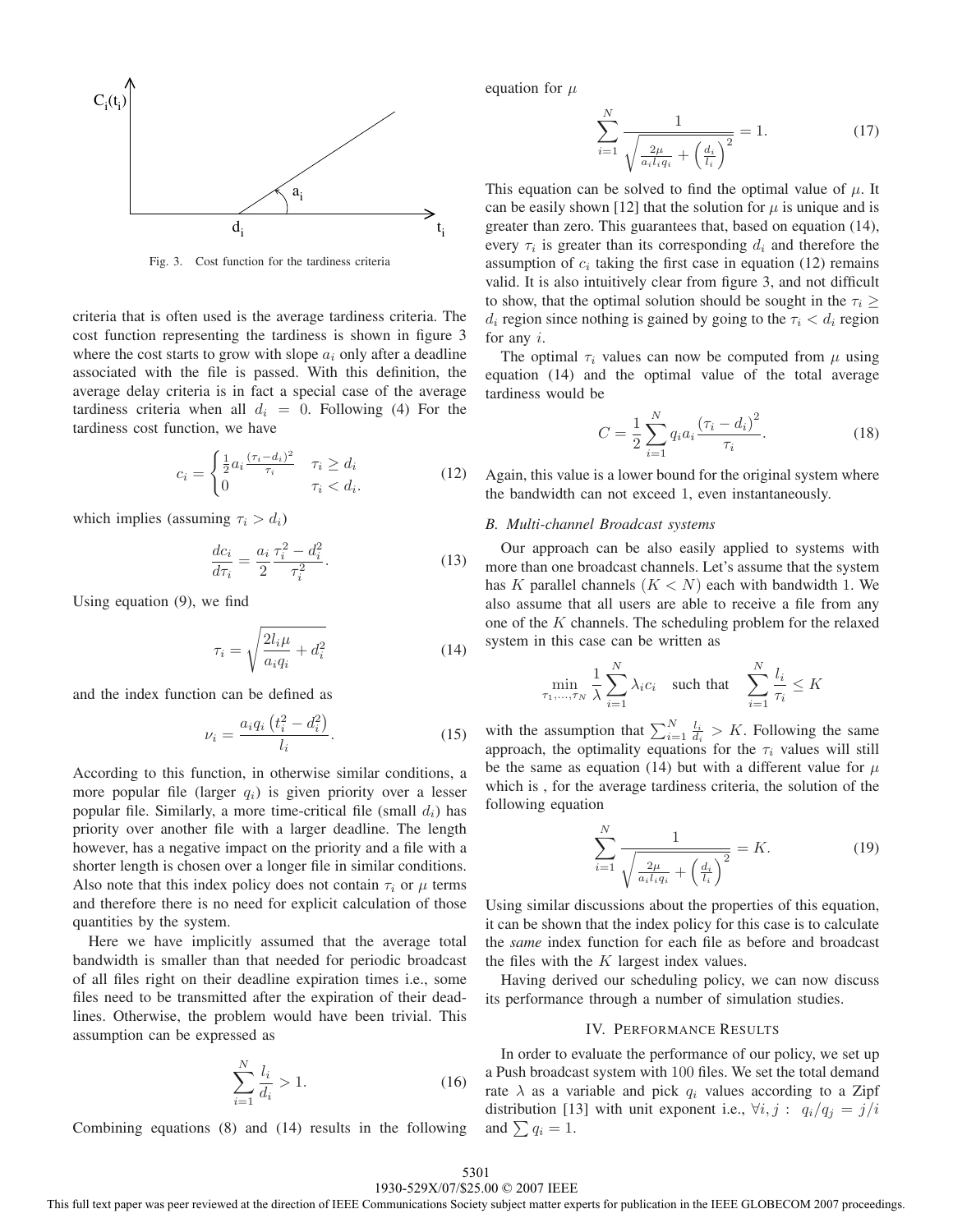

Fig. 4. Optimal and experimental average tardiness for a system with equal deadlines assigned to all files

Since the policy allows the files to have different  $q_i$ ,  $d_i$ ,  $l_i$ and,  $a_i$  values, our experiments are broken into several sets. As an initial study, we eliminate the effect of file lengths and weights by setting all  $l_i$  and  $a_i$  values to one. We also set all deadlines to a common value  $d$  and run the experiments by changing the total request arrival rate  $\lambda$  from 15 to 50 with a step of 5 and setting the common deadline value to  $d = 1$ ,  $d = 2$  and  $d = 3$ . Figure 4 shows the total average tardiness obtained from the experiments along with the lower bound values calculated for each experiment. Our first observation is that the average cost is independent of the total request arrival rate. This is expected since the contribution of the arrival rates  $\lambda_i$  to our policy is only through the normalized  $q_i$ values. Based on this observation, the total arrival rate in all of our following experiments is set to a fixed value of 50 and is not changed. The second observation in this experiment is the small difference between the experimental results and the corresponding optimal values. As we expect, for a fixed total bandwidth, shorter deadlines result in larger average costs.

Since the optimal value of the average tardiness for the relaxed problem is a lower bound for our real problem, the *goodness* measure in our experiments is defined as how close we get to that optimal value for each experiment. If we denote by  $\ddot{C}$  the average tardiness resulting from our heuristic policy and by C the lower bound average tardiness given by equation (18), the *goodness* measure G is defined as

$$
G = 100 * \frac{\hat{C} - C}{C}.
$$
 (20)

Calculating the above goodness measure for experiments in Figure 4 showed a maximum of 0.3% difference between the optimal values and the results of our policy. In the second set of experiments, both the deadlines and file lengths were varied and the performance of the policy under different assignment methods for both quantities was evaluated. The total arrival rate was fixed at 50 and all weights were set to one. The deadlines were assigned to the files in three different ways. In the first



Fig. 5. Relative deviation of the results from the optimal values for controlled assignment of deadlines and lengths

set of experiments, all deadlines were equal to a fixed number  $d$ . In the second set, the deadline assignment was a linear function of the file number with a positive slope such  $(d_i =$  $(i-1)/10+d$  and in the third set of experiments, the deadlines were assigned in the reverse order  $(d_i = (99 - i)/10 + d)$ . The same set of options was applied to the file lengths as well and the file lengths took a constant value  $l$ , as well as increasing and decreasing values with offset l. The goal was to find out how the policy performs in the above cases and to discover worst case conditions for its performance. For these experiments, both d and l took values from  $\{1, 2, 3\}$  resulting in a total number of 81 experiments. Figure 5 shows the  $G$ values for those experiments. The worst case scenarios can be easily located as the nine points on the right half of the graph. Those points represent the cases where the most popular file had the longest deadline and shortest length while the least popular file had the shortest deadline and the longest length. The three peak points among these nine experiments are those where the file length offset is minimum  $(l = 1)$  and the highest peak is when the deadline offset is also at its maximum value of  $d = 3$ . Overall, even in the worst case, the relative deviation from optimal is reasonably small.

Our final test aimed at evaluating the policy in the presence of unequal deadlines, unequal lengths, and unequal weights being assigned to the files. This set consisted of 100 simulations in which the values of file lengths, deadlines and weights for each file were assigned by separately sampling a  $uniform(1, 10)$  distribution. Due to space constraints the graph is not shown here (See [12]) but the main observation was that the difference between the experimental results and the optimal values was smaller than  $1\%$  for all cases.

Although our main goal has been to achieve the minimum average cost in each problem, it is constructive to study the treatment of the individual files by the optimal policy and see how close the heuristic policy approximates the optimal policy for each file. The first question can be answered by looking at